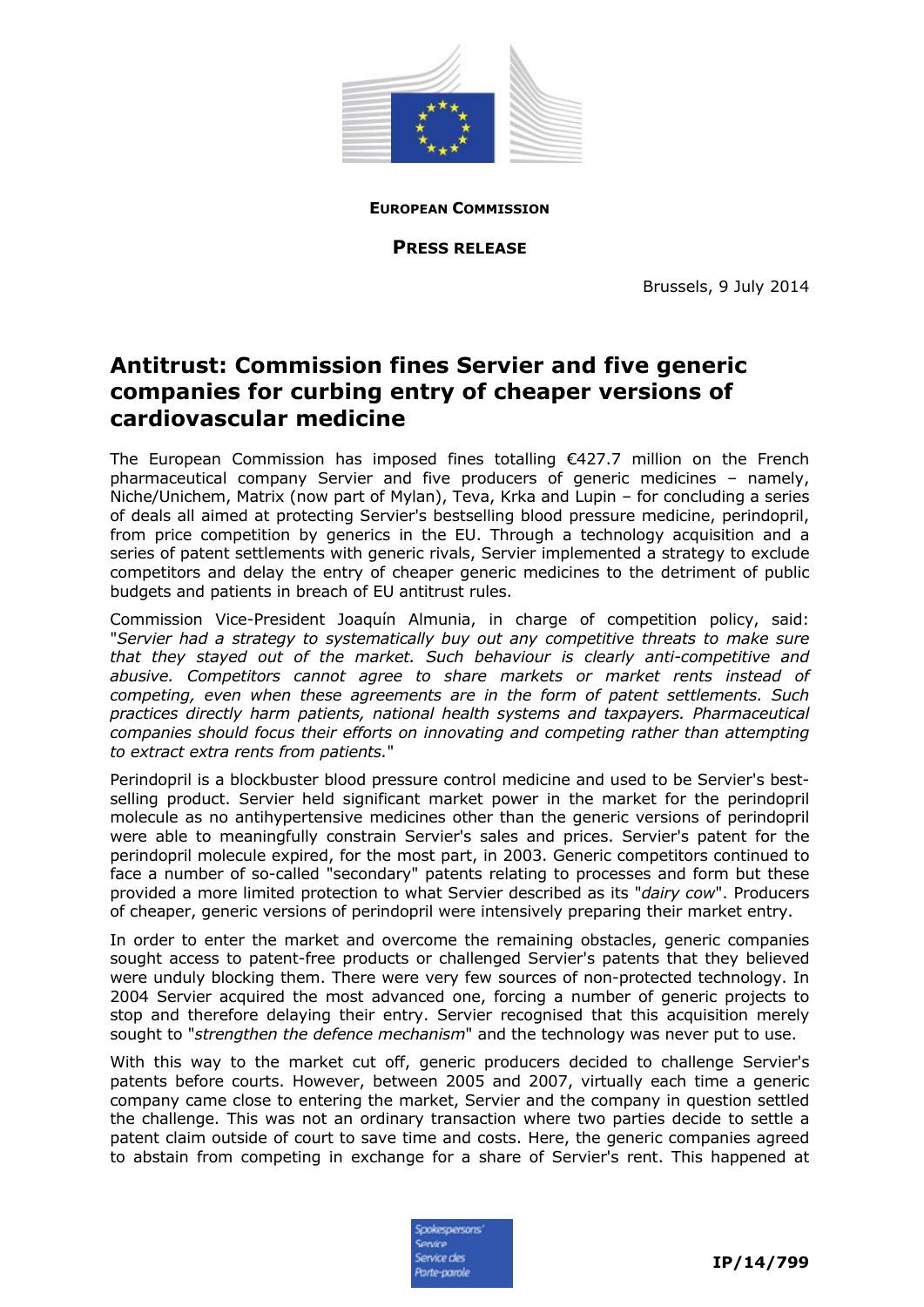least five times between 2005 and 2007. One generic company acknowledged that it was being "*bought out of perindopril*". Another insisted that "*any settlement will have to be for significant sums*", to which it also referred as a "*pile of cash*". In total, cash payments from Servier to generics amounted to several tens of millions of euros. In one case, Servier offered a generic company a licence for 7 national markets; in return, the generic company agreed to "*sacrifice*" all other EU markets and stop efforts to launch its perindopril there. Servier thus gained the certainty that the generic producers would stay out of the national markets and refrain from legal challenges for the duration of the agreements.

It is legitimate – and desirable – to apply for patents, including so-called 'process' patents, to enforce them, to transfer technologies and to settle litigation. However, Servier misused such legitimate tools by shutting out a competing technology and buying out a number of competitors that had developed cheaper medicines, to avoid competing on their own merits. Such behaviour violates EU antitrust rules that prohibit the abuse of a dominant market position (Article 102 of the Treaty on the Functioning of the European Union – TFEU). Each of the settlements between Servier and its generic competitors was also an anti-competitive agreement prohibited by Article 101 TFEU.

Experience shows that effective generic competition drives prices down significantly. The market entry of generic medicines reduces dramatically the prices of the medicine concerned and brings large benefits to patients and public budgets. In 2007, prices of generic perindopril dropped on average by 90% compared to Servier's previous price level in the UK. This occurred when the only remaining legal challenger in the UK obtained the annulment of Servier's then most important patent. In internal documents, Servier however commented proudly on their "*great success = 4 years won*", referring to the expiry of the perindopril molecule patent back in 2003.

The Commission based its fines on its 2006 Guidelines on fines (see [IP/06/857](http://europa.eu/rapid/press-release_IP-06-857_fr.htm) and [MEMO/06/256\)](http://europa.eu/rapid/press-release_MEMO-06-256_en.htm). In setting the level of the fines, the Commission took into account the duration of each infringement and its gravity.

| <b>Undertaking</b>                                                                                                        | <b>Infringement</b>                               | Amount of<br>fine (EUR) |
|---------------------------------------------------------------------------------------------------------------------------|---------------------------------------------------|-------------------------|
| Unichem Laboratories Limited and<br>Niche Generics Limited (jointly and<br>severally)                                     | Servier-Niche/Unichem<br>Settlement (Article 101) | 13 968 773              |
| Matrix Laboratories Limited (now<br>Mylan Laboratories Limited)                                                           | Servier-Matrix Settlement<br>(Article 101)        | 17 161 140              |
| of which jointly and severally with<br>Mylan Inc.                                                                         |                                                   | 8045914                 |
| Teva UK Limited, Teva<br>Pharmaceuticals Europe B.V. and Teva<br>Pharmaceutical Industries Ltd (jointly<br>and severally) | Servier-Teva Settlement<br>(Article 101)          | 15 569 395              |
| Krka, tovarna zdravil, d.d., Novo<br>mesto                                                                                | Servier-Krka Settlement<br>(Article 101)          | 10 000 000              |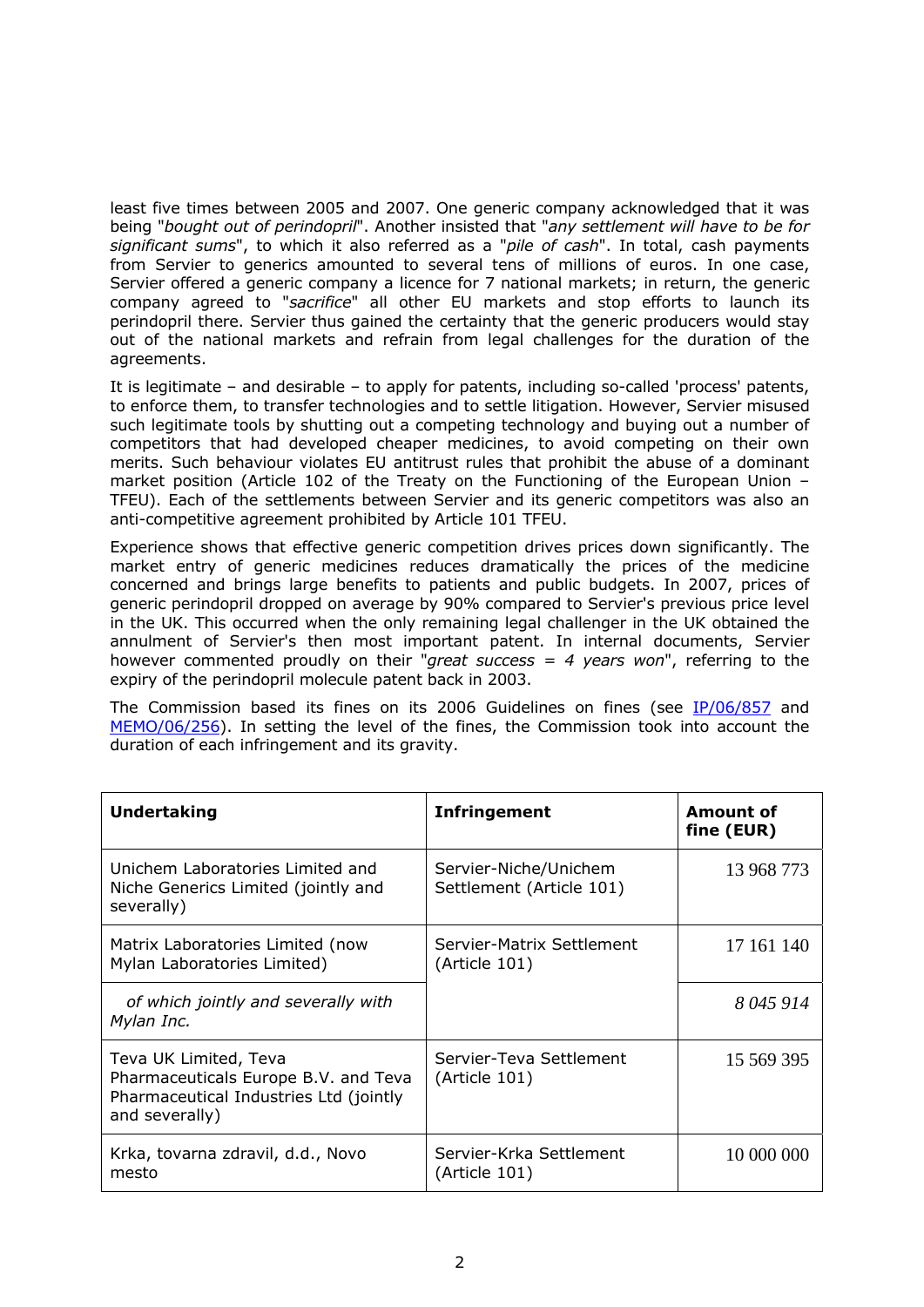| Lupin Limited                                                       | Servier-Lupin Settlement<br>(Article 101)                                                                                  | 40 000 000  |
|---------------------------------------------------------------------|----------------------------------------------------------------------------------------------------------------------------|-------------|
| Servier S.A.S.                                                      | Abusive strategy (Article 102)                                                                                             | 330 997 200 |
| of which jointly and severally with<br>Les Laboratoires Servier     | Settlements (Article 101):<br>Servier-Niche/Unichem,<br>Servier-Matrix,<br>Servier-Teva,<br>Servier-Krka,<br>Servier-Lupin | 330 997 200 |
| of which jointly and severally with<br>Servier Laboratories Limited |                                                                                                                            | 135 841 600 |
| of which jointly and severally with<br>Biogaran                     |                                                                                                                            | 131 532 600 |
| TOTAL                                                               |                                                                                                                            | 427 696 508 |

## **Background**

The Commission's competition inquiry into the pharmaceutical sector indicated a number of structural issues and problems in companies' practices that could unduly delay the entry of cheaper medicines into the EU market. It also emphasised the importance of stronger competition law enforcement (see [IP/09/1098,](http://europa.eu/rapid/press-release_IP-09-1098_fr.htm?locale=fr) [MEMO/09/321 a](http://europa.eu/rapid/press-release_MEMO-09-321_en.htm)nd [MEMO/13/56\).](http://europa.eu/rapid/press-release_MEMO-13-56_en.htm)

In 2013, the Commission fined companies in two other investigations – one concerning citalopram, an anti-depressant (see  $IP/13/563$ ), and one concerning fentanyl, a pain-killer (see [IP/13/1233\)](http://europa.eu/rapid/press-release_IP-13-1233_en.htm).

In addition, the Commission has been monitoring patent settlements in order to identify settlements which could be potentially problematic from an antitrust perspective - namely those that limit generic entry against a value transfer from an originator to a generic company. The latest report published in December 2013 ( $IP/13/1228$ ) shows that the number of settlements that may give rise to antitrust concerns is continuously low. This shows the industry's increased awareness of potentially problematic practices. As such settlements may delay the market entry of cheaper generic medicines, this is good news for consumers and taxpayers. The report also finds that the overall number of patent settlements has increased as compared to the previous monitoring periods. This demonstrates that companies can successfully settle their disputes within the boundaries of the EU antitrust rules.

Today's decision follows the Statement of Objections sent to the parties in July 2012 (see [IP/12/835\)](http://europa.eu/rapid/press-release_IP-12-835_en.htm) and the earlier opening of the formal investigation in July 2009 (see [MEMO/09/322\)](http://europa.eu/rapid/press-release_MEMO-09-322_en.htm?locale=en).

More information on this investigation is available on the Commission's [competition](http://ec.europa.eu/competition/index_en.html) website in the public [case register u](http://ec.europa.eu/competition/elojade/isef/index.cfm)nder the case number [39612.](http://ec.europa.eu/competition/elojade/isef/case_details.cfm?proc_code=1_39612) 

## **Action for damages**

Any person or firm affected by anti-competitive behaviour as described in this case may bring the matter before the courts of the Member States and seek damages. The Commission is aware of damages actions in the United Kingdom concerning Servier's practices in the market for perindopril.

The case law of the Court and Council Regulation 1/2003 both confirm that in cases before national courts, a Commission decision is binding proof that the behaviour took place and